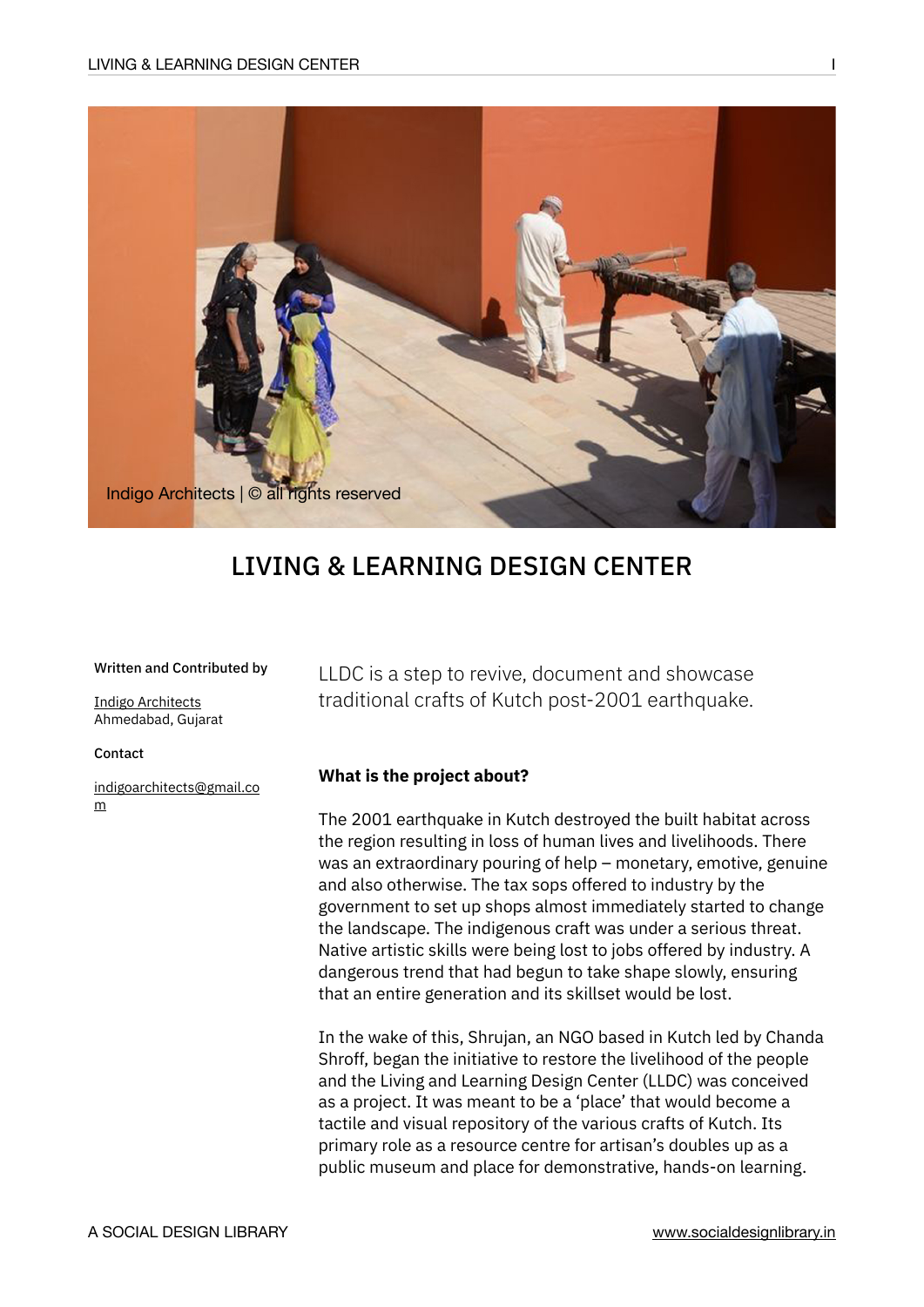The predominantly dry landscape of Kutch, its people and cultural nuances formed a rich backdrop to our intervention. There has been a tendency to preserve, emulate and replicate the notion of what may be deemed vernacular, in this case, Kuttchi, or visually seen as belonging to Kutch. Our interactions with the artisans, their craft and their aspirations led us to believe that despite being geographically remote, their vision and outreach had gone beyond the boundaries of the region. The milieu allowed for a wider exploration of the built. Their spirit was an inspiration to create a contemporary environment that reflected their artistic, frugal and industrious attitude.

The site for the LLDC (Living & Learning Design Center) is located in Paddhar village, about 18kms from Bhuj. The 8-acre parcel of land is planted with mango, chickoo and coconut palm trees. There was also a large patch of land that was non-arable due to the presence of subsoil water, a unique characteristic of the site.

The master plan has three main components: the museum, the crafts school and the residential enclaves. The museum block was part of the first phase of work on site. Its strict guidelines for the conservation and preservation of textiles meant that the building had to be inherently thermally stable to rely less on artificial means of conditioning. This concern was followed right through the design of the buildings and became the core of the building design strategy.

The architecture of the museum block is a series of large solid volumes, punctuated by conidial skylights that cut out the elements and the dust. Along with this core, are the ancillary passageways and shaded spaces for craft demonstrations and impromptu workshops that attach to the core as porous appendages, allowing spontaneous and simultaneous experiences.

This archetype for a museum seeks to establish the primacy of place-making over, manneristic form making prevalent in public architecture today. A museum, in this context, is thus a " place", to experience, move through and habit informally, making language and information more tactile than textual in nature.

The vocabulary is purposefully simple and contemporary in nature, emblematic of the nature of craft as industry and vice-versa today.

The building plan attempts to reduce thermal gain and creates shaded zones that are inherently cool and can depend on passive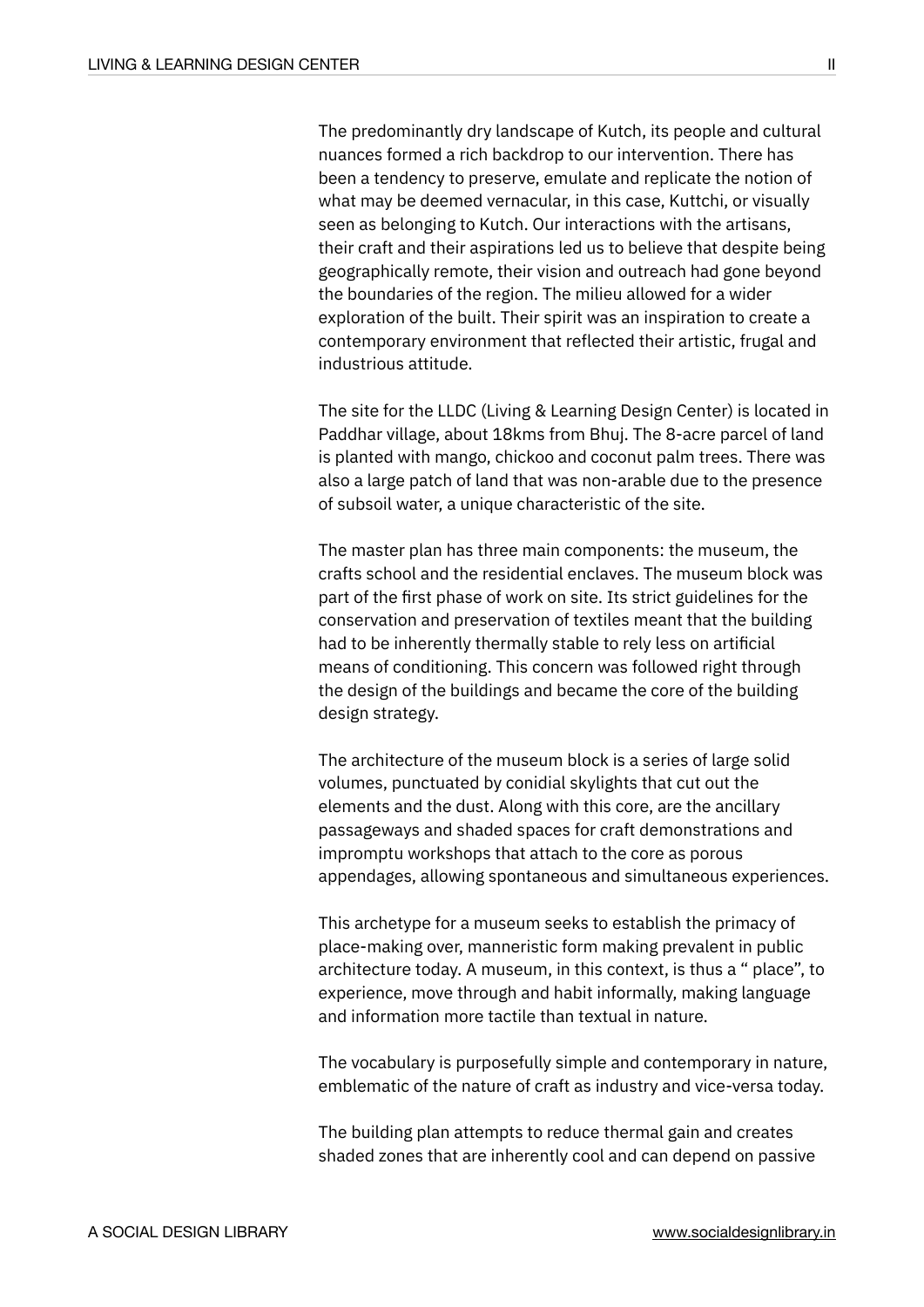cooling to reduce operating costs. The use of cooling pipes (radiant cooling) on terraces is planned as a way of insulating the roof from the heat, to attain stable temperatures throughout the year.

The crafts school is the other significant half of the institution. Working spaces for every art and craft of Kutch makes it the single largest living and working craft environment in Kutch. The architectural plan organizes activities along a central movement spine, reminiscent of the covered 'suq' or covered markets of other arid desert regions of the world. It creates a climatically appropriate gesture coupled with sustainable methods of building to define these working areas. The complex interweaving of functions brings about interest and diversity of experience.

The shops are run by the artisans in training, to develop skills aimed at marketing their craft in the right manner and learning to preserve what is essential to the survival of the craft.

On-site housing for the master craftsmen, artisans, visiting academicians and scholars is the third built component. Integrated along with the work environment, yet separate, the housing is designed as a series of modular courts with dwelling units linked by internal streets. Artisans enjoy living and working in the company of their apprentices and colleagues in an atmosphere of creative synergies, mutual admiration and support. Individuals with diverse cultural and social needs, food habits and patterns of life will be residents here.

Places for common dining, recreation and celebration of social events are essential components of the plan. Several unbuilt spaces, planted groves and spaces between buildings become places for interaction, recreation and multiple uses. The three major building components are organized loosely around a generous courtyard that allows people to congregate in large numbers on occasions such as the annual product exhibit fair and even otherwise.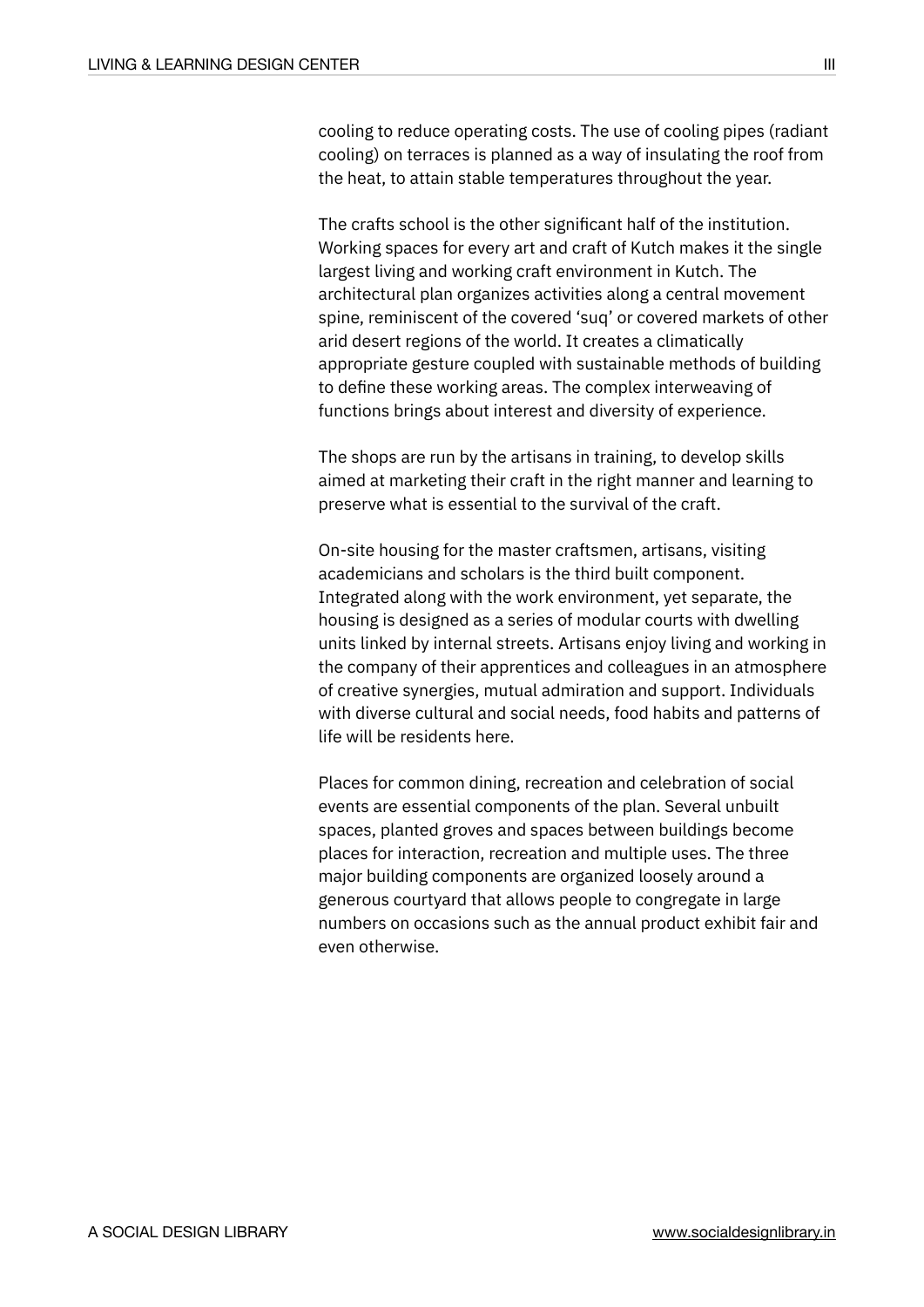#### **What is the impact?**

The economy of means and materials were to be the backbone of this endeavour. Judicious use of materials and sustainable design strategies aimed at thermal comfort was developed and integrated with the design of the campus. Meticulously detailed windows and cut-outs on the west and south allow the winter sun to warm the interiors while keeping out the summer sun. A simple strategy to ensure ventilation without affecting thermal gain.

Lime and fly ash bricks were manufactured on-site using waste carbide lime slurry, sand and fly ash to reduce cost and get the required strength and thermal stability compared to any other material. Lime mortar was prepared on-site by slaking lime in large ponds and grinding it with sand and crushed brick. Gauged lime mortar was used in the masonry work and natural lime plaster using traditional methods was used in three coats in some areas.

Rainwater harvesting tanks were integrated with the design of the foundations to collect about 7 lac litres of rain annually.

A decentralized wastewater treatment system (DEWATS) is designed to handle all the wastewater from the site including the process effluents from the printing and dyeing workshops.

The programme brought in a heightened respect for the 'work of the hand' among young designers and artists and cultural exchange between crafts and performing arts of Kutch, the 8 states of the North east of India and Jammu & Kashmir. Over the past 8 years or so, Shrujan has also been engaged in researching the other embroidery communities of Kutch. This research has yielded rare and valuable insights into the communities and their embroidery traditions. Skill development and up-gradation in the younger generation of craftspeople belonging to all the crafts has been a key focus of LLDC in Kutch.

## **Project funded by:**

Shrujan is a non-governmental organization working in the field of women's self-employment programs through the revival and development of traditional embroidery crafts since 1969, based in the Kutch region of Gujarat State in Western India. Founded by Chanda Shroff this NGO has worked tirelessly in the region.(more on <https://shrujan.org/the-shrujan-story/>). This project was